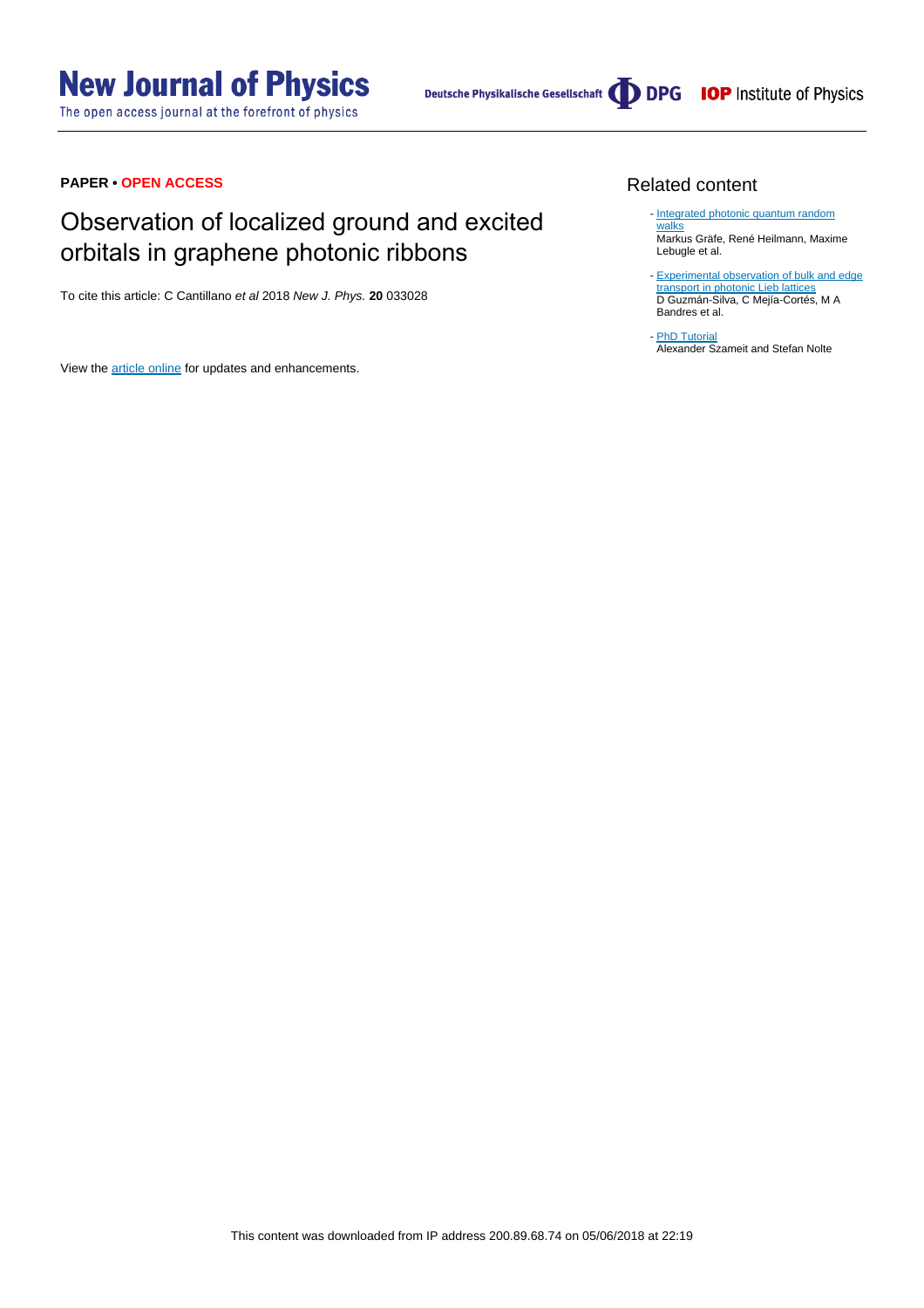# **New Journal of Physics**

The open access journal at the forefront of physics

Deutsche Physikalische Gesellschaft **ODPG** 

**IOP** Institute of Physics

Published in partnership with: Deutsche Physikalische Gesellschaft and the Institute of Physics

#### PAPER

OPEN ACCESS

CrossMark

RECEIVED 22 December 2017

REVISED 2 March 2018

ACCEPTED FOR PUBLICATION 6 March 2018

PUBLISHED 29 March 2018

Original content from this work may be used under the terms of the [Creative](http://creativecommons.org/licenses/by/3.0) [Commons Attribution 3.0](http://creativecommons.org/licenses/by/3.0) **licence** 

Any further distribution of this work must maintain attribution to the author(s) and the title of the work, journal citation and DOI.



Observation of localized ground and excited orbitals in graphene photonic ribbons

C Cantillano<sup>1[,](https://orcid.org/0000-0003-1942-2521)3</sup>, S Mukherjee<sup>2,3</sup> (D, L Morales-Inostroza<sup>1</sup>, B Real<sup>1</sup>, G Cáceres-Aravena<sup>1</sup>, C Hermann-Avigliano<sup>1</sup>, R R Thomson<sup>2</sup> and R A Vicencio<sup>1</sup>

- <sup>1</sup> Departamento de Física and Millennium Institute for Research in Optics(MIRO), Facultad de Ciencias, Universidad de Chile, Santiago, Chile
- <sup>2</sup> Scottish Universities Physics Alliance (SUPA), Institute of Photonics and Quantum Sciences, School of Engineering & Physical Sciences, Heriot-Watt University, Edinburgh, EH14 4AS, United Kingdom

Both authors contributed equally. E-mail:[rvicencio@uchile.cl](mailto:rvicencio@uchile.cl)

Keywords:waveguide lattices, periodic structures, flat-bands, orbital excitation

#### Abstract

We report on the experimental realization of a quasi-one-dimensional photonic graphene ribbon supporting four flat-bands(FBs). We study the dynamics of fundamental and dipolar modes, which are analogous to the s and  $p$  orbitals, respectively. In the experiment, both modes (orbitals) are effectively decoupled from each other, implying two sets of six bands, where two of them are completely flat (dispersionless). Using an image generator setup, we excite the s and  $p$  FB modes and demonstrate their non-diffracting propagation for the first time. Our results open an exciting route towards photonic emulation of higher orbital dynamics.

## 1. Introduction

Recent advancement in experimental physics enabled us to emulate various semi-classical and quantum phenomena in a highly controllable environment. Ultracold atoms in optical lattices[[1](#page-6-0), [2](#page-6-0)] and periodic arrays of coupled optical waveguides (photonic lattices (PLs))  $[3-5]$  $[3-5]$  $[3-5]$  $[3-5]$  $[3-5]$  are two parallel experimental platforms which were extensively used to observe and probe various intriguing solid-state phenomena. This includes the localization effects induced by external fields [[6,](#page-6-0) [7](#page-6-0)], disorder [[8](#page-6-0), [9](#page-6-0)] and particle interactions [[10,](#page-6-0) [11](#page-6-0)]. Indeed, localization is a major goal in diverse areas of physics, where the trapping and control of excitations of different nature become crucial[[4](#page-6-0)]. During several years, photonics has taken a central role on this problem, being particularly intense in the context of PLs. Different fabrication techniques have been developed, being the femtosecond-laser technique probably the most flexible one in order to fabricate almost arbitrary three-dimensional configurations [[12,](#page-6-0) [13](#page-6-0)]. Most of the known methods to localize energy rely on the modification of the lattice using linear or nonlinear defects, or by destroying the periodicity of the system. However, localized states in a photonic Lieb lattice [[14](#page-6-0), [15](#page-6-0)] were recently observed in the linear optical regime, due to the existence of a completely flat-band (FB). The states corresponding to the non-dispersive band occupy only a few sites and can be considered as localized states in the continuum [[14,](#page-6-0) [16](#page-6-0)]. The study of FB systems has been performed for a broad community studying transport and localization phenomena in different lattice configurations. Some examples are the study of FB Hubbard models in the context of ferromagnetism [[17](#page-6-0)], FBs considering excited orbitals [[18](#page-6-0)], the experimental excitation of FB phenomenology in kagome and Lieb metallic lattices[[19,](#page-6-0) [20](#page-6-0)], the observation of localized states in kagome photonic systems[[21](#page-6-0)], FB models in driven topological lattices[[22](#page-6-0), [23](#page-6-0)] and the recent excitation of localized states in Stub quasi-one-dimensional systems[[24](#page-6-0), [25](#page-6-0)], including the idea of performing logical operations using FB localized states[[26](#page-6-0)]. Unfortunately, the flatness of a given band can be modified if extra interactions are also considered in the model [[27](#page-6-0)]. This is a frequent problem on several FB systems which diminishes the chances for an experimental excitation of FB localized states. However, by inspecting the discrete properties of a given system, it is possible to identify some lattices where next or even next–next nearest neighbor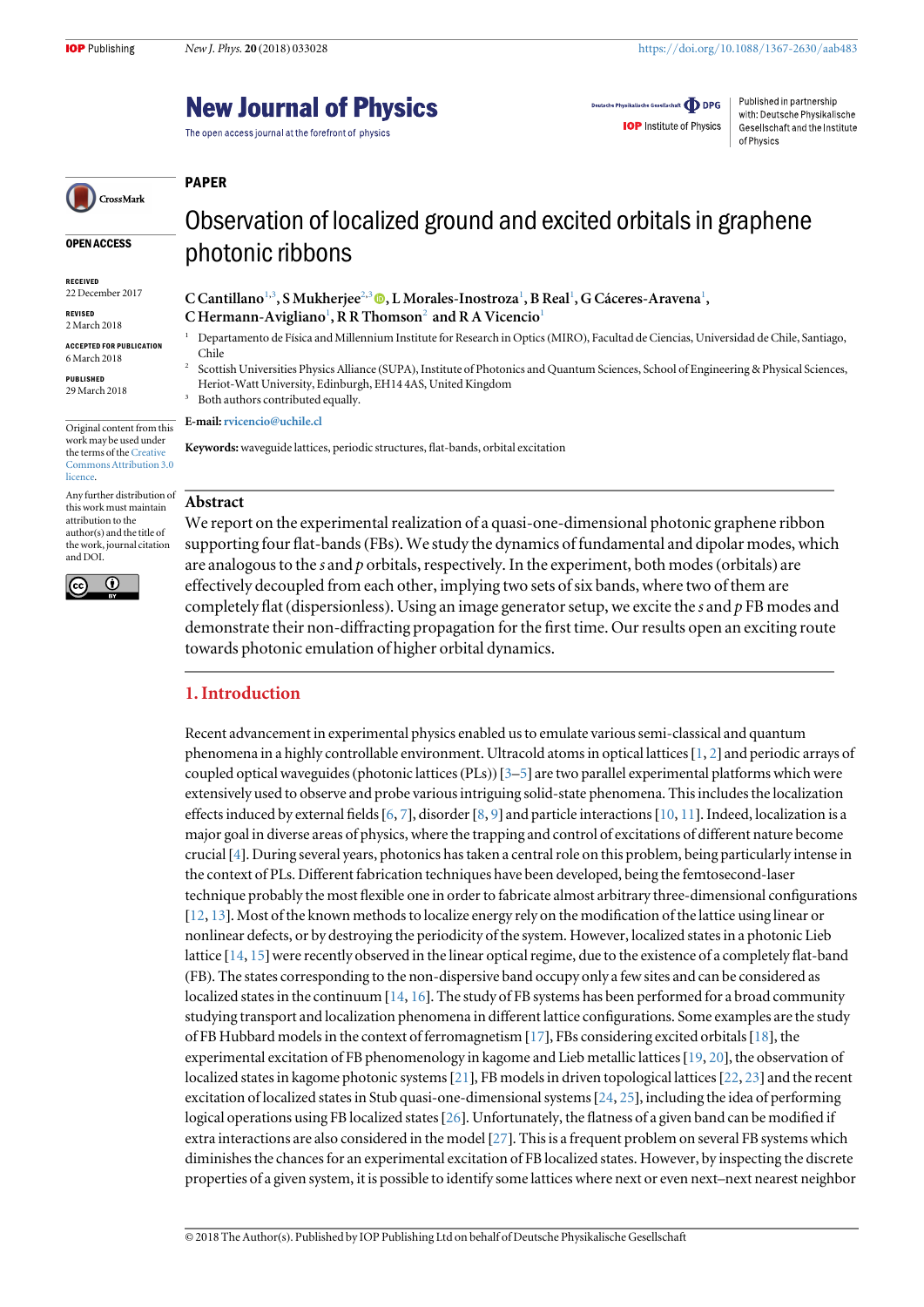<span id="page-2-0"></span>(NN) interactions preserve the flatness of the band. This requires a high degree of symmetry in order to effectively cancel the transport at different connector sites[[28](#page-6-0)].

From an experimental point of view, most of the research devoted to the study of periodical systems has been focused on the excitation of fundamental modes on different lattice sites. This is essentially due to experimental complications of exciting higher order modes, which in some cases have been solved indirectly by selectively populating p-band states [[29](#page-6-0), [30](#page-6-0)]. However, a precise excitation of dipolar states has only been possible very recently on optical waveguide lattices using an image generator setup [[31](#page-7-0)], where a well-defined contrast between the transport of fundamental and dipolar states has been shown. The possibility to experimentally excite and control higher bands excitations, in optical lattice systems, paves the venue in which the study of remarkable properties of correlated systems such as superfluidity, superconductivity, organic ferromagnetic, antiferromagnetic ordering, among others, becomes possible [[32](#page-7-0)–[36](#page-7-0)].

In the case of graphene ribbons, the field of research is primarily focused on its unique electronic and magnetic properties. In particular, graphene nanoribbons can exhibit edge states[[37](#page-7-0)] as well as the transition from semiconductors to semi-metals, depending on the number of coupled ribbons[[38,](#page-7-0) [39](#page-7-0)]. Several attempts to fabricate and characterize these graphene-like structures have been reported due to their fundamental relevance for future applications in nanoelectronics [[40](#page-7-0), [41](#page-7-0)]. This includes room-temperature ballistic transport [[42](#page-7-0)], well-controlled atomic configurations[[43](#page-7-0)], photonics and optoelectronic applications[[44](#page-7-0)]. In the photonic platform, graphene lattices have already been induced in photorefractive crystals at the micrometer scale, where conical diffraction and nonlinear localization were experimentally observed [[45](#page-7-0)]. Additionally, the observation of unconventional edge states[[46](#page-7-0)], photonic floquet topological insulators[[47](#page-7-0)], and pseudospin-mediated vortex generation [[48](#page-7-0)] have been reported in graphene optical lattices. The ability of directly imaging the wavefunction gives an important experimental advantage for photonic setups[[3](#page-6-0)–[5](#page-6-0)], in comparison to solidstate physics experiments.

In this paper, we study theoretically and experimentally a graphene-like ribbon where each lattice site supports two non-degenerate modes, the fundamental and dipolar modes. This system is particularly interesting because it can possess two FBs per mode, and these bands are robust against higher-order coupling interactions. This implies that the excitation of FB states is quite stable in realistic experimental conditions, as we show below. Since these modes possess a large propagation constant detuning, the interaction between them is effectively absent in the dynamics. To the best of our knowledge, this is the first experimental realization of a static periodical system possessing multiple FBs, corroborated by the observation of the spatially localized FB states.

#### 2. The model

The unit cell of a graphene ribbon consists of six sites as sketched in figure [1](#page-3-0)(a), where each waveguide is separated from its NN by a center-to-center distance 'a'. The interaction between lattice sites is governed by the evanescent coupling which decreases exponentially with the distance between waveguides[[12](#page-6-0), [13](#page-6-0)]. We define the nearest and next-NN coupling coefficients in figure  $1(b)$  $1(b)$ , where the horizontal coupling is  $V_1$ , the shortdiagonal one is  $V_2$ , the vertical coefficient is  $V_3$ , and the long-diagonal one is  $V_4$ . The contribution of all other long range couplings can be safely neglected for the maximum propagation distance considered here. For our laser inscribed PL, each waveguide supports elliptically oriented modes with the major axis along the vertical, implying that  $V_2 > V_1$  and  $V_3 > V_4$ .

In the scalar-paraxial approximation, the evolution of light waves across a graphene ribbon is governed by the following discrete linear Schrödinger-like equations[[3](#page-6-0)–[5](#page-6-0)]

$$
-i\frac{\partial\psi_n^j}{\partial z} = \beta_j \psi_n^j + \sum_{m \neq n} V_{n,m}^j \psi_m^j.
$$
 (1)

Here,  $\psi^j_\mathbf{n}$  describes the field amplitude of a given mode,  $j=\{s,p\}$ , at the  $\mathbf{n}$  th site, with propagation constant  $\beta_j$ , z corresponds to the propagation coordinate (dynamical variable) along the waveguides, and  $V^j_{\bf n,m}$  represents the coupling interactions between sites **n** and **m** for mode j.

In model  $(1)$ , it was assumed that the s and p modes are effectively decoupled. First, we consider that each waveguide supports only a single mode; i.e., the s orbital. In order to find the linear spectrum of this lattice, we first define the unit cell composed of sites A, B, C, D, E, and F as shown in figure [1](#page-3-0)(b), and insert a plane wave ansatz  $\Psi_n(z) = \Psi_0 \exp(ik_x a_n) \exp(ik_z z)$ , with  $\Psi_l \equiv \{A_l, B_l, C_l, D_l, E_l, F_l\}$ . Here,  $k_x$  and  $k_z$  correspond to the transverse and longitudinal propagation constants, respectively. By solving the eigenvalue problem, we identify two FBs,  $k_z^{\pm}(k_x) = (\pm V_1 - V_3)$ , with degenerate eigenmodes, as indicated by the red horizontal lines in figures [1](#page-3-0)(c), (d). It should be highlighted that the flatness of these two bands is independent of the next-NN interactions due to the symmetry of the lattice geometry. Only for a reduced set of parameters the rest four linear bands can be expressed in a closed form. Therefore, for generality, we show the band structure in figure [1](#page-3-0) (here,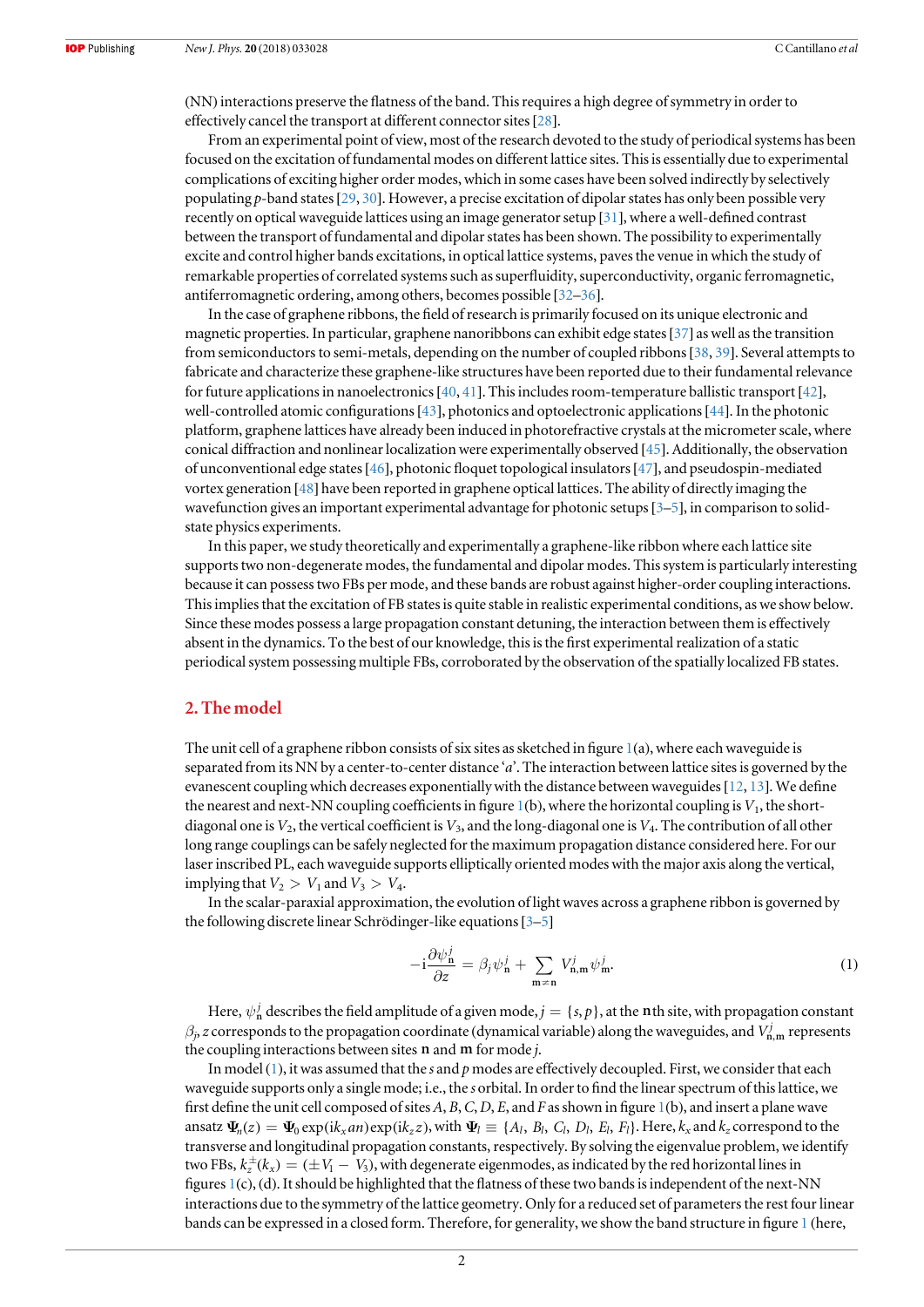<span id="page-3-0"></span>

to simplify the presentation of our results, we set  $\beta_s = 0$  for two different cases considering (c) only NN and (d) NN plus next-NN interactions (the spectrum is shown in the corresponding Brillouin zone of size  $2\pi/3$ ). In both cases, one can observe two perfectly FBs, demonstrating the robustness of FB phenomena against the next-NN interactions in this lattice geometry. The compact localized states occupy only four sites  $(B, C, E,$  and F) of a unit cell, with equal intensity and the following phase distributions: {+, +, −, −} for the upper and {+, −, +, −} lower FBs, respectively. We can easily identify the destructive interference at sites  $A_n$  and  $D_n$ , as expected considering the properties of mini-arrays[[28](#page-6-0)]. When exciting these localized FB states, the transport is absolutely canceled across the lattice due to the perfectly zero amplitude at the connector sites.

Now, we consider that each waveguide in the lattice supports two modes, the fundamental  $(s)$  and the vertically oriented dipolar $(p)$  modes. Note that the excitation of higher-order modes can be efficiently controlled by tuning the wavelength  $\lambda$  of incident light. The coupling between the two modes at the same lattice site is forbidden due to orthogonality. The large mismatch in propagation constants(defined as  $\Delta\beta \equiv |\beta_s - \beta_p|$  [[31](#page-7-0)] causes a negligible effective coupling interaction between the s and p modes at adjacent waveguides, as we confirmed experimentally below. The dynamical excitation of an orthogonal mode on a neighbor waveguide is proportional to the ratio  $V_{sp}/\Delta\beta$ , where  $V_{sp}$  is the NN coupling interaction between the s and p modes. For standard elliptical waveguides [[31](#page-7-0)],  $V_{sp}/\Delta \beta \sim 1/30$ . (In atomic systems, this is related to the energy difference between different energy levels. Note that the coupling interaction between the  $s$  and  $p$  modes on adjacent sites can induce interesting phenomena, such as topological edge modes[[34](#page-7-0)]; however, its experimental atomic implementation is still a challenge.) By following these considerations, now we can write the dynamical equations for both modes just by identifying  $j=s$  or  $p$  in model ([1](#page-2-0)) and by writing  $V_i$  as  $V^j_p$  to distinguish the coupling constants for different modes(in general, as the wavefunction of the fundamental mode has a shorter evanescent tail [[31,](#page-7-0) [34](#page-7-0)],  $|V_i^p| > |V_i^s|$ ). To simplify the description, we will consider only NN coupling such that  $V_1, V_2 \gg V_3, V_4$ , and a detuning  $\Delta \beta \equiv \beta_s - \beta_p \approx 30 \text{ cm}^{-1}$  [[31](#page-7-0)]. In figure [2,](#page-4-0) we present an example of the composed linear spectrum for this two-mode-system (again, in order to simplify the presentation of our results, we set  $\beta_p=0$ ). We observe four FBs located at  $\pm V_1^p$  and  $\Delta\beta\pm V_1^s$ , and also the corresponding FB mode profiles. These states satisfy a destructive interference condition at connector sites(white zero amplitudes at the central row), depending on the sign of coupling constants. The relative sign of the coupling coefficients is determined by the parity symmetry of the s and p modes, considering the profiles sketched in figure [2](#page-4-0). Whereas the fundamental coupling constants are always positive  $(V_1^s, V_2^s > 0)$ , the dipolar ones are determined by the specific geometry:  $V_1^p > 0$  and  $V_2^p < 0$  $V_2^p < 0$  $V_2^p < 0$ . In figure 2 we observe that the simplest fundamental FB mode (*a*) possesses the larger longitudinal propagation constant  $k_z$ , while the more complex dipolar one (d) has a shorter value, for this two-modes system.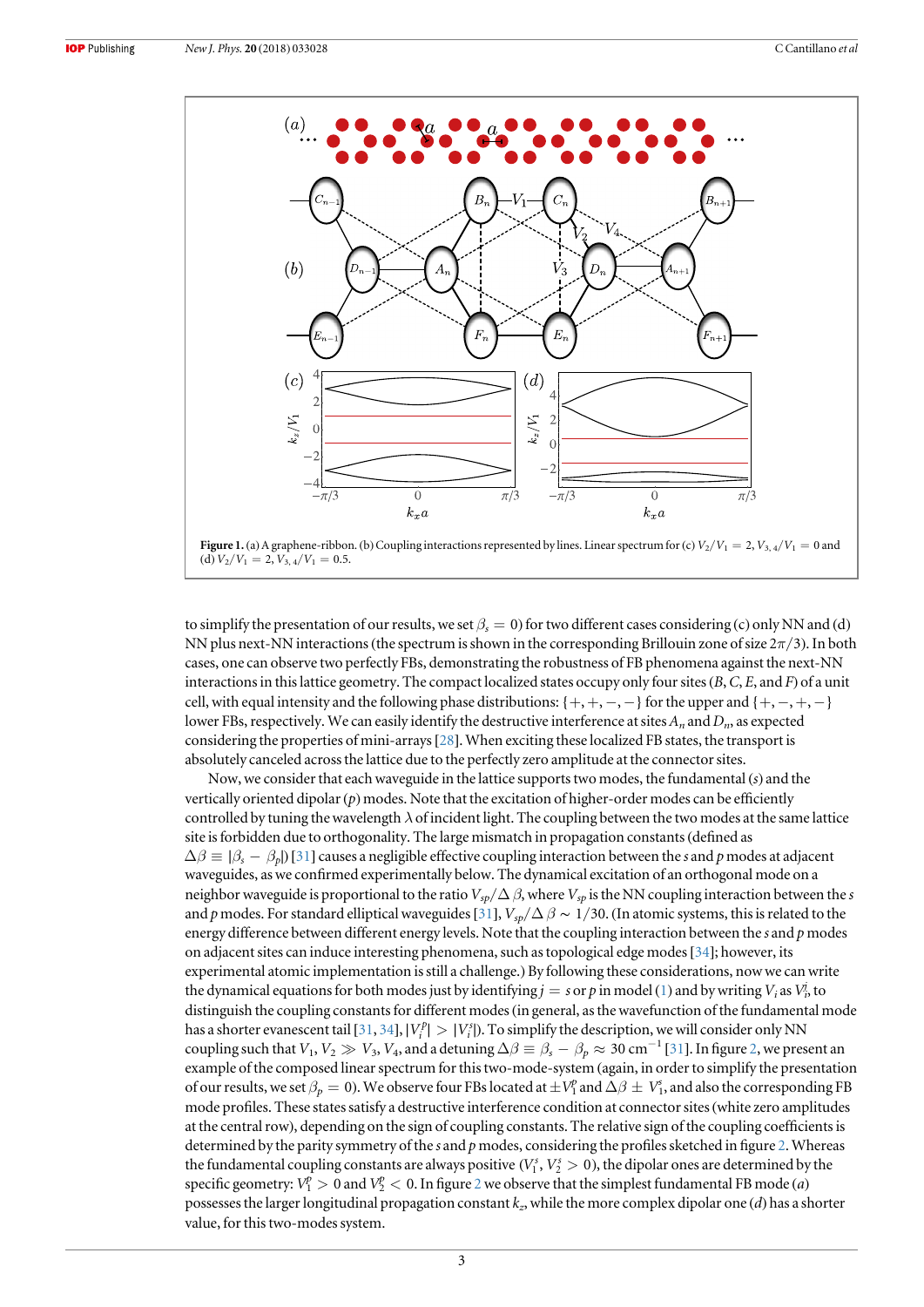<span id="page-4-0"></span>



#### 3. The experiment

Photonic graphene ribbons are directly fabricated inside a borosilicate substrate (Corning Eagle<sup>2000</sup>) using ultrafast laser inscription [[49](#page-7-0), [50](#page-7-0)]. Our fabrication method produces waveguides which are elongated along the vertical direction, therefore, the dipolar  $(p)$  modes are constrained to exist in that direction too. In figure  $3(a)$ , a white-light transmission micrograph of the output facet is presented, showing the vertically oriented waveguides. The laser-writing parameters are optimized to produce single-mode waveguides with low propagation losses at a 780 nm wavelength. The final lattices are inscribed in a 30 mm long substrate, with  $a = 17 \mu m$  waveguide spacing. In order to study the dynamics of the s and p modes, we reduced the wavelength to perform the experiment at  $\lambda = 640$  nm. We implement an *image generator setup* [[31](#page-7-0)] as shown in figure 3(b), which enables us to generate an arbitrary input state that can be launched on the PL (this is mounted on a 5-axisstage, which is not shown in the figure). The key element of this setup is a sequence of two spatial light modulators(SLMs), that modulate the amplitude (SLM-t) and the phase (SLM-r) of an incident laser beam. Using this configuration, we launch a desired input state (with a specific intensity and/or phase distribution) at a given lattice site. For example, the inset in figure  $3(b)$  shows a dipolar input state generated by the image generator setup. Figures  $3(c)$ , (d) present the output intensity distributions for single-site dipolar excitations at A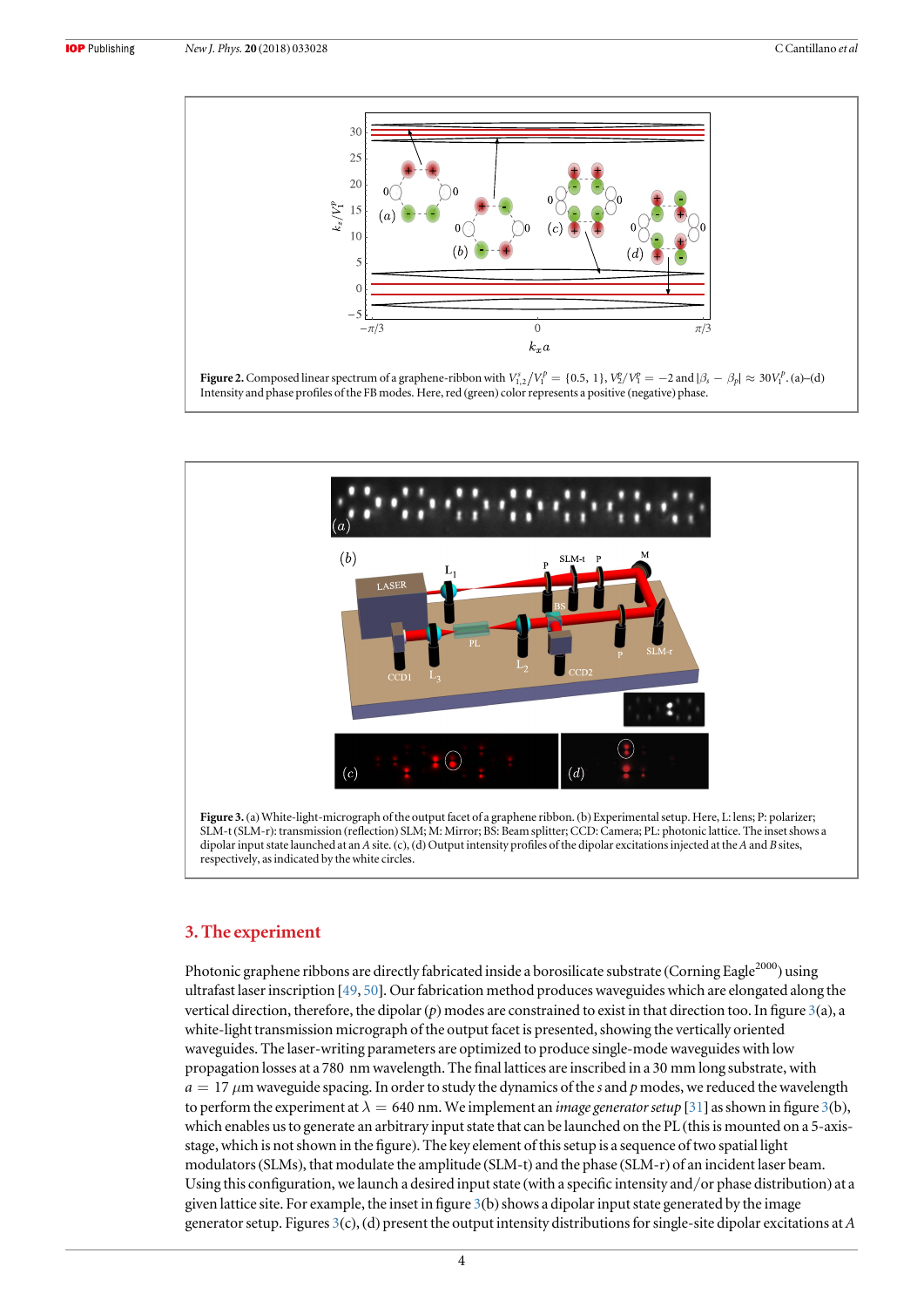<span id="page-5-0"></span>







and B sites, respectively. We observe how the energy diffracts in the lattice, due to the excitation of dispersive bands in the spectrum.

To observe the dynamics of FB states, we use our image generator setup to excite only four desired sites of a unit cell with different spatial and phase profiles. First, to excite the fundamental FB modes, we generate two input states as sketched in figures [2](#page-4-0)(a) and (b). The observed outputs are presented in figures 4(a) and (b), respectively. We see that both FB input states propagate along the crystal without exhibiting any significant diffraction across the lattice, with an evident zero background. These states remain localized in space and occupy only four sites of the lattice, constituting two completely independent orthogonal states. To measure the phase profile of the input and output states, we implement an interferogram setup (this is not shown in figure [3](#page-4-0)(b) and simply consists on superposing the output profile with an extended tilted plane wave). The left and right insets in figures  $4(a)$  and (b) show the input and output phase structure, respectively. As the intensity and phase profiles are preserved in the dynamics, we can confirm the first excitation of the two fundamental FB modes. Additionally, we inject an in-phase four-sites excitation pattern and observe that the energy starts to spread to the rest of the lattice by the excitation of A and D connector sites (see figure  $4(c)$ ). This input condition excites most of the linear spectrum and, therefore, for a longer propagation distance or a shorter waveguide separation, the energy would spread faster and would cover a larger transverse area, as we have confirmed numerically.

In the next step, we excite the dipolar  $(p)$  FB modes, which is considerably more challenging due to the complexity of the required spatial and phase profiles. Precise control of the input state, as well as its accurate overlap with the dipolar modes of the lattice sites(waveguides), is required. We generated two dipolar FB modes sketched in figures [2](#page-4-0)(c) and (d) and measured outputs are shown in figures 5(a) and (b). In both cases, we observe a spatially localized state which occupies only four sites of the lattice, with a zero background. The interferograms show that the input and output phase profiles are preserved during the propagation, confirming the excitation of  $p$ -FB modes. We probe the relevance of the phase structure, on the cancellation of the transport through connector sites[[28](#page-6-0)], by injecting an input pattern composed of four in-phase dipolar waveguide modes.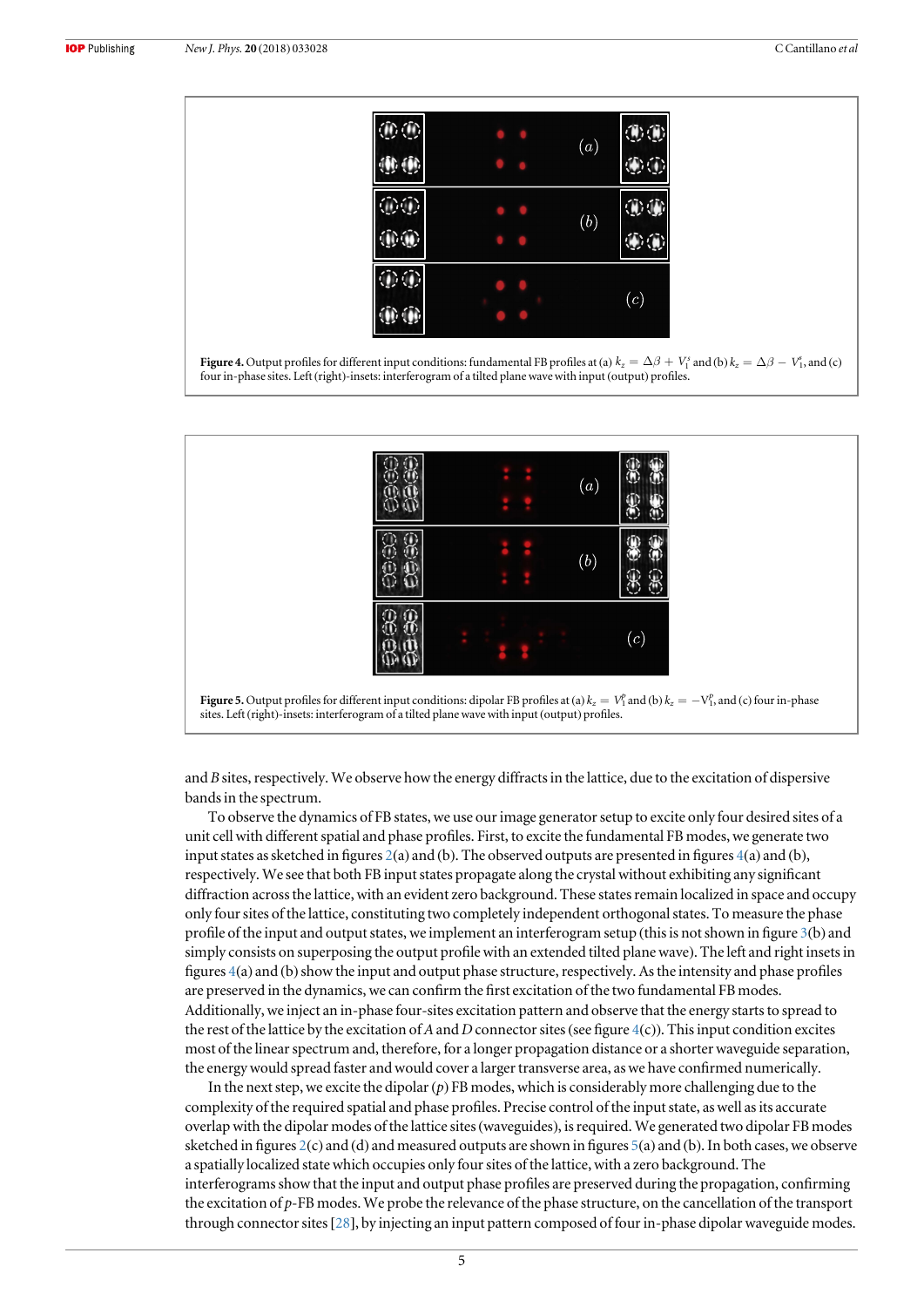<span id="page-6-0"></span>In figure  $5(c)$  $5(c)$  we show a complete destruction of the input profile, as a consequence of exciting the dispersive part of the spectrum.

## 4. Conclusion

In conclusion, we studied a graphene-ribbon lattice and showed the existence of s and  $p$  FB modes in the linear optical regime. Due to the symmetry of this lattice geometry, FB states can exist even in the presence of next-NN interactions. Our lattice model possesses two FB per mode which correspond to bulk FB states, something that is particularly different to the already predicted FB edge modes in graphene-like lattices[[38](#page-7-0)]. In our homogeneous lattice, fundamental and dipolar modes are effectively decoupled, showing no interaction between these modes. We carefully prepared several input states and experimentally observed a stable propagation of the four FB modes, what is confirmed by the analysis of the corresponding phase structure. This is the first experimental evidence of a controlled excitation of a system possessing two FBs per mode and, also, this is the first observation ever of a p-FB mode in any physical system. The ability to precisely control the input states in PLs gives us a unique access to investigate more complex phenomena, as it has been suggested in different areas of physics [1–5, [34](#page-7-0)–[36](#page-7-0)]. It should also be highlighted that the effective coupling between the spatial modes(orbitals) can be controlled by tuning their energy (propagation constant) mismatch. Experimental realization of such engineered PLs with interacting spatial modes will enable us to investigate intriguing phenomena  $[34, 35]$  $[34, 35]$  $[34, 35]$  $[34, 35]$  $[34, 35]$  with more complex dynamics.

### Acknowledgments

The authors sincerely thank financial support from Programa ICM RC130001, Millennium Institute for Research in Optics(MIRO), FONDECYT Grant No. 1151444, UK Science and Technology Facilities Council (STFC) through ST/N000625/1.

### ORCID iDs

S Mukherje[e](https://orcid.org/0000-0003-1942-2521) [https:](https://orcid.org/0000-0003-1942-2521)//orcid.org/[0000-0003-1942-2521](https://orcid.org/0000-0003-1942-2521)

#### References

- [1] Bloch I 2005 Nat. Phys. 1 [23](https://doi.org/10.1038/nphys138)
- [2] Jaksch D and Zoller P 2005 Ann. Phys. [315](https://doi.org/10.1016/j.aop.2004.09.010) 52
- [3] Lederer F, Stegeman G I, Christodoulides D N, Assanto G, Segev M and Silberberg Y 2008 Phys. Rep. [463](https://doi.org/10.1016/j.physrep.2008.04.004) 1
- [4] Flach S and Gorbach A 2008 Phys. Rep. [467](https://doi.org/10.1016/j.physrep.2008.05.002) 1
- [5] Garanovich I L, Longhi S, Sukhorukov A A and Kivshar Y S 2012 Phys. Rep. [518](https://doi.org/10.1016/j.physrep.2012.03.005) 1
- [6] Dreisow F, Heinrich M, Szameit A, Doering S, Nolte S, Tünnermann A, Fahr S and Lederer F 2008 Opt. Express 16 [3474](https://doi.org/10.1364/OE.16.003474)
- [7] Mukherjee S, Spracklen A, Choudhury D, Goldman N, Öhberg P, Andersson E and Thomson R R 2015 New J. Phys. 17 [115002](https://doi.org/10.1088/1367-2630/17/11/115002)
- [8] Schwartz T, Bartal G, Fishman S and Segev M 2007 Nature [446](https://doi.org/10.1038/nature05623) 52
- [9] Billy J, Josse V, Zuo Z, Bernard A, Hambrecht B, Lugan P, Clément D, Sanchez-Palencia L, Bouyer P and Aspect A 2008 Nature [453](https://doi.org/10.1038/nature07000) 891
- [10] Greiner M, Mandel O, Esslinger T, Hänsch T W and Bloch I 2002 Nature [415](https://doi.org/10.1038/415039a) 39
- [11] Szameit A, Burghoff J, Pertsch T, Nolte S, Tünnermann A and Lederer F 2006 Opt. Express 14 [6055](https://doi.org/10.1364/OE.14.006055)
- [12] Szameit A and Nolte S 2010 J. Phys. B: At. Mol. Opt. Phys. 43 [163001](https://doi.org/10.1088/0953-4075/43/16/163001)
- [13] Bellouard Y, Champion A, McMillen B, Mukherjee S, Thomson R R, Pépin C, Gillet P and Cheng Y 2016 Optica 3 [1285](https://doi.org/10.1364/OPTICA.3.001285)
- [14] Vicencio R A, Cantillano C, Morales-Inostroza L, Real B, Mejía-Cortés C, Weimann S, Szameit A and Molina M I 2015 Phys. Rev. Lett. 114 [245503](https://doi.org/10.1103/PhysRevLett.114.245503)
- [15] Mukherjee S, Spracklen A, Choudhury D, Goldman N, Öhberg P, Andersson E and Thomson R R 2015 Phys. Rev. Lett. 114 [245504](https://doi.org/10.1103/PhysRevLett.114.245504)
- [16] von Neumann J and Wigner E 1929 Phys. Z. 30 465
- [17] Tasaki H 2008 Eur. Phys. J. B 64 [365](https://doi.org/10.1140/epjb/e2008-00113-2)
- [18] Altug H and Vučković J 2005 Appl. Phys. Lett. 86 [111102](https://doi.org/10.1063/1.1882755)
- [19] Nakata Y, Okada T, Nakanishi T and Kitano M 2012 Phys. Rev. B 85 [205128](https://doi.org/10.1103/PhysRevB.85.205128)
- [20] Kajiwara S, Urade Y, Nakata Y, Nakanishi T and Kitano M 2016 Phys. Rev. B 93 [075126](https://doi.org/10.1103/PhysRevB.93.075126)
- [21] Zong Y, Xia S, Tang L, Song D, Hu Y, Pei Y, Su J, Li Y and Chen Z 2016 Opt. Express 24 [8877](https://doi.org/10.1364/OE.24.008877)
- [22] Mukherjee S, Spracklen A, Valiente M, Andersson E, Öhberg P, Goldman N and Thomson R R 2017 Nat. Commun. 8 [13918](https://doi.org/10.1038/ncomms13918)
- [23] Maczewsky L J, Zeuner J M, Nolte S and Szameit A 2017 Nat. Commun. 8 [13756](https://doi.org/10.1038/ncomms13756)
- [24] Baboux F et al 2016 Phys. Rev. Lett. 116 [066402](https://doi.org/10.1103/PhysRevLett.116.066402)
- [25] Travkin E, Diebel F and Denz C 2017 Appl. Phys. Lett. 111 [011104](https://doi.org/10.1063/1.4990998)
- [26] Real B, Cantillano C, López-González D, Szameit A, Aono M, Naruse M, Kim S, Wang K and Vicencio R A 2017 Sci. Rep. 7 [15085](https://doi.org/10.1038/s41598-017-15441-2)
- [27] Leykam D, Bahat-Treidel O and Desyatnikov A S 2012 Phys. Rev. A 86 [031805](https://doi.org/10.1103/PhysRevA.86.031805)(R)
- [28] Morales-Inostroza L and Vicencio R A 2016 Phys. Rev. A 94 [043831](https://doi.org/10.1103/PhysRevA.94.043831)
- [29] Wirth G, Ölschläger M and Hemmerich A 2011 Nat. Phys. 7 [147](https://doi.org/10.1038/nphys1857)
- [30] Klembt S, Harder T H, Egorov O A, Winkler K, Suchomel H, Beierlein J, Emmerling M, Schneider C and Höfling S 2017 Appl. Phys. Lett. 111 [231102](https://doi.org/10.1063/1.4995385)